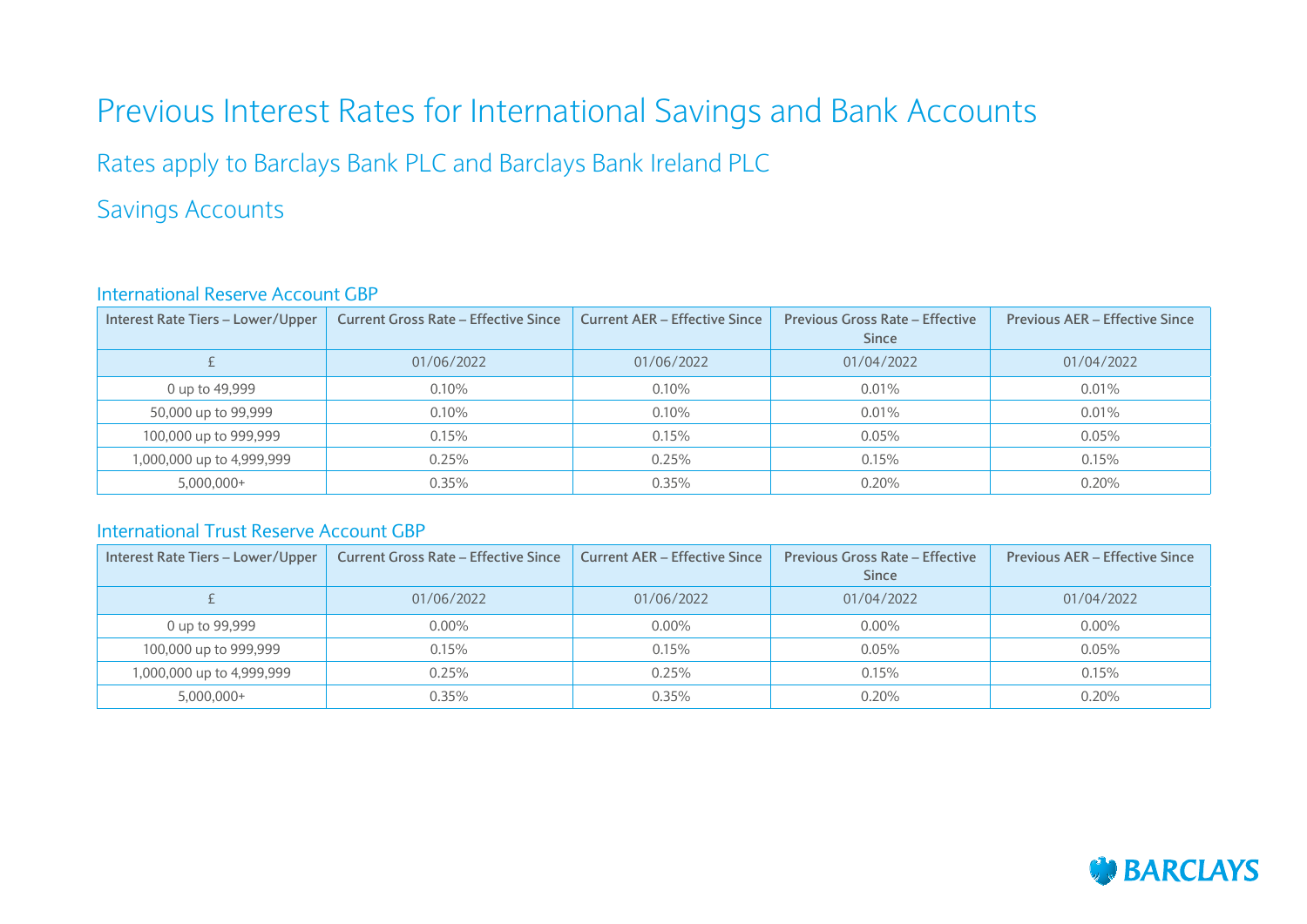### 35 Day Notice Deposit Account GBP (with pre and post notice rates)

| Interest Rate Tiers - Lower/Upper | <b>Current Pre-Notice Gross Rate -</b><br><b>Effective Since</b> | <b>Current Pre-Notice AER -</b><br><b>Effective Since</b>  | Previous Pre-Notice Gross Rate -<br><b>Effective Since</b> | <b>Previous Pre-Notice AER -</b><br><b>Effective Since</b>  |
|-----------------------------------|------------------------------------------------------------------|------------------------------------------------------------|------------------------------------------------------------|-------------------------------------------------------------|
|                                   | 17/06/2022                                                       | 17/06/2022                                                 | 06/05/2022                                                 | 06/05/2022                                                  |
| 0+                                | 0.95%                                                            | 0.95%                                                      | 0.75%                                                      | 0.75%                                                       |
| Interest Rate Tiers - Lower/Upper | Current Post-Notice Gross Rate -<br><b>Effective Since</b>       | <b>Current Post-Notice AER -</b><br><b>Effective Since</b> | Previous Post-NoticeGross Rate -<br><b>Effective Since</b> | <b>Previous Post-Notice AER -</b><br><b>Effective Since</b> |
|                                   | 17/06/2022                                                       | 17/06/2022                                                 | 06/05/2022                                                 | 06/05/2022                                                  |
| 0+                                | 0.75%                                                            | 0.75%                                                      | $0.55\%$                                                   | $0.55\%$                                                    |

### 100 Day Notice Deposit Account GBP (with pre and post notice rates)

| Interest Rate Tiers - Lower/Upper | <b>Current Pre-Notice Gross Rate -</b><br><b>Effective Since</b> | <b>Current Pre-Notice AER-</b><br><b>Effective Since</b>   | Previous Pre-Notice Gross Rate -<br><b>Effective Since</b>  | <b>Previous Pre-Notice AER-</b><br><b>Effective Since</b> |
|-----------------------------------|------------------------------------------------------------------|------------------------------------------------------------|-------------------------------------------------------------|-----------------------------------------------------------|
|                                   | 17/06/2022                                                       | 17/06/2022                                                 | 06/05/2022                                                  | 06/05/2022                                                |
| $()+$                             | $1.25\%$                                                         | 1.26%                                                      | $1.00\%$                                                    | 1.00%                                                     |
| Interest Rate Tiers - Lower/Upper | Current Post-Notice Gross Rate -<br><b>Effective Since</b>       | <b>Current Post-Notice AER -</b><br><b>Effective Since</b> | <b>Previous Post-Notice Gross Rate</b><br>– Effective Since | Previous Post-Notice AER -<br><b>Effective Since</b>      |
|                                   | 17/06/2022                                                       | 17/06/2022                                                 | 06/05/2022                                                  | 06/05/2022                                                |
| $()+$                             | 1.05%                                                            | 1.06%                                                      | $0.80\%$                                                    | 0.80%                                                     |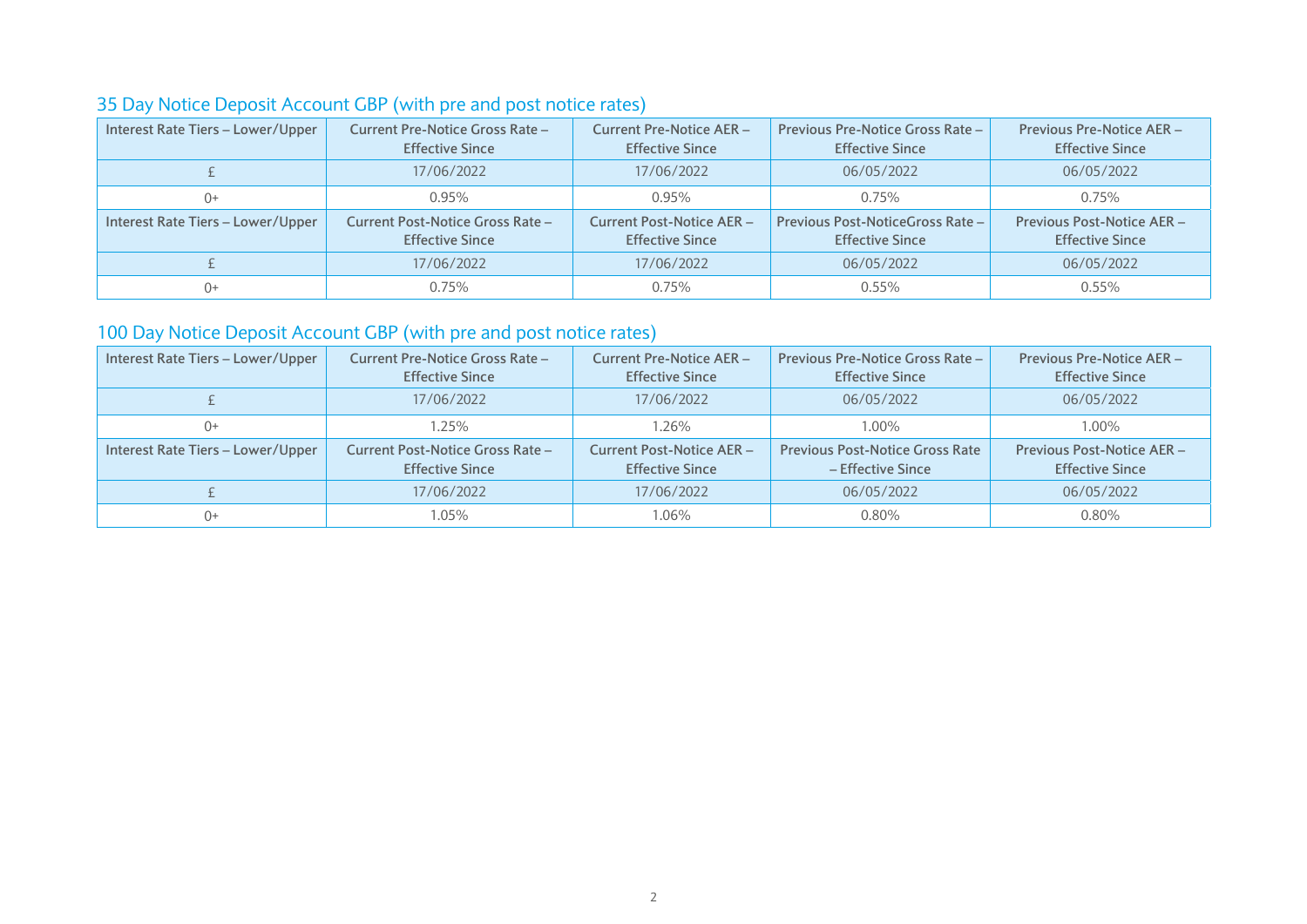#### International Reserve Account USD

| Interest Rate Tiers - Lower/Upper | <b>Current Gross Rate - Effective Since</b> | <b>Current AER - Effective Since</b> | <b>Previous Gross Rate - Effective Since</b> | <b>Previous AER – Effective Since</b> |
|-----------------------------------|---------------------------------------------|--------------------------------------|----------------------------------------------|---------------------------------------|
|                                   | 01/06/2022                                  | 01/06/2022                           | 01/04/2022                                   | 01/04/2022                            |
| 0 up to 49,999                    | 0.15%                                       | 0.15%                                | $0.00\%$                                     | $0.00\%$                              |
| 50,000 up to 99,999               | 0.15%                                       | 0.15%                                | $0.00\%$                                     | $0.00\%$                              |
| 100,000 up to 999,999             | 0.20%                                       | 0.20%                                | 0.01%                                        | 0.01%                                 |
| 1,000,000 up to 4,999,999         | 0.35%                                       | 0.35%                                | 0.10%                                        | 0.10%                                 |
| $5.000.000+$                      | 0.40%                                       | 0.40%                                | 0.15%                                        | 0.15%                                 |

#### International Trust Reserve USD

| Interest Rate Tiers - Lower/Upper | <b>Current Gross Rate - Effective Since</b> |            | <b>Current AER – Effective Since   Previous Gross Rate – Effective Since</b> | <b>Previous AER - Effective Since</b> |
|-----------------------------------|---------------------------------------------|------------|------------------------------------------------------------------------------|---------------------------------------|
|                                   | 01/06/2022                                  | 01/06/2022 | 01/04/2022                                                                   | 01/04/2022                            |
| 0 up to 99,999                    | $0.00\%$                                    | $0.00\%$   | $0.00\%$                                                                     | $0.00\%$                              |
| 100,000 up to 999,999             | 0.20%                                       | 0.20%      | $0.01\%$                                                                     | 0.01%                                 |
| 1,000,000 up to 4,999,999         | $0.35\%$                                    | 0.35%      | 0.10%                                                                        | 0.10%                                 |
| $5,000,000+$                      | 0.40%                                       | 0.40%      | 0.15%                                                                        | 0.15%                                 |

### 35 Day Notice Deposit Account USD (with pre and post notice rates)

| Interest Rate Tiers - Lower/Upper | <b>Current Pre-Notice</b><br><b>Gross Rate - Effective Since</b>  | <b>Current Pre-Notice AER</b><br>- Effective Since  | <b>Previous Pre-Notice</b><br><b>Gross Rate - Effective Since</b>  | <b>Previous Pre-Notice AER</b><br>- Effective Since  |
|-----------------------------------|-------------------------------------------------------------------|-----------------------------------------------------|--------------------------------------------------------------------|------------------------------------------------------|
|                                   | 17/06/2022                                                        | 17/06/2022                                          | 06/05/2022                                                         | 06/05/2022                                           |
| $() +$                            | 1.65%                                                             | 1.66%                                               | $0.90\%$                                                           | $0.90\%$                                             |
|                                   |                                                                   |                                                     |                                                                    |                                                      |
| Interest Rate Tiers - Lower/Upper | <b>Current Post-Notice</b><br><b>Gross Rate - Effective Since</b> | <b>Current Post-Notice AER</b><br>- Effective Since | <b>Previous Post-Notice</b><br><b>Gross Rate - Effective Since</b> | <b>Previous Post-Notice AER</b><br>- Effective Since |
|                                   | 17/06/2022                                                        | 17/06/2022                                          | 06/05/2022                                                         | 06/05/2022                                           |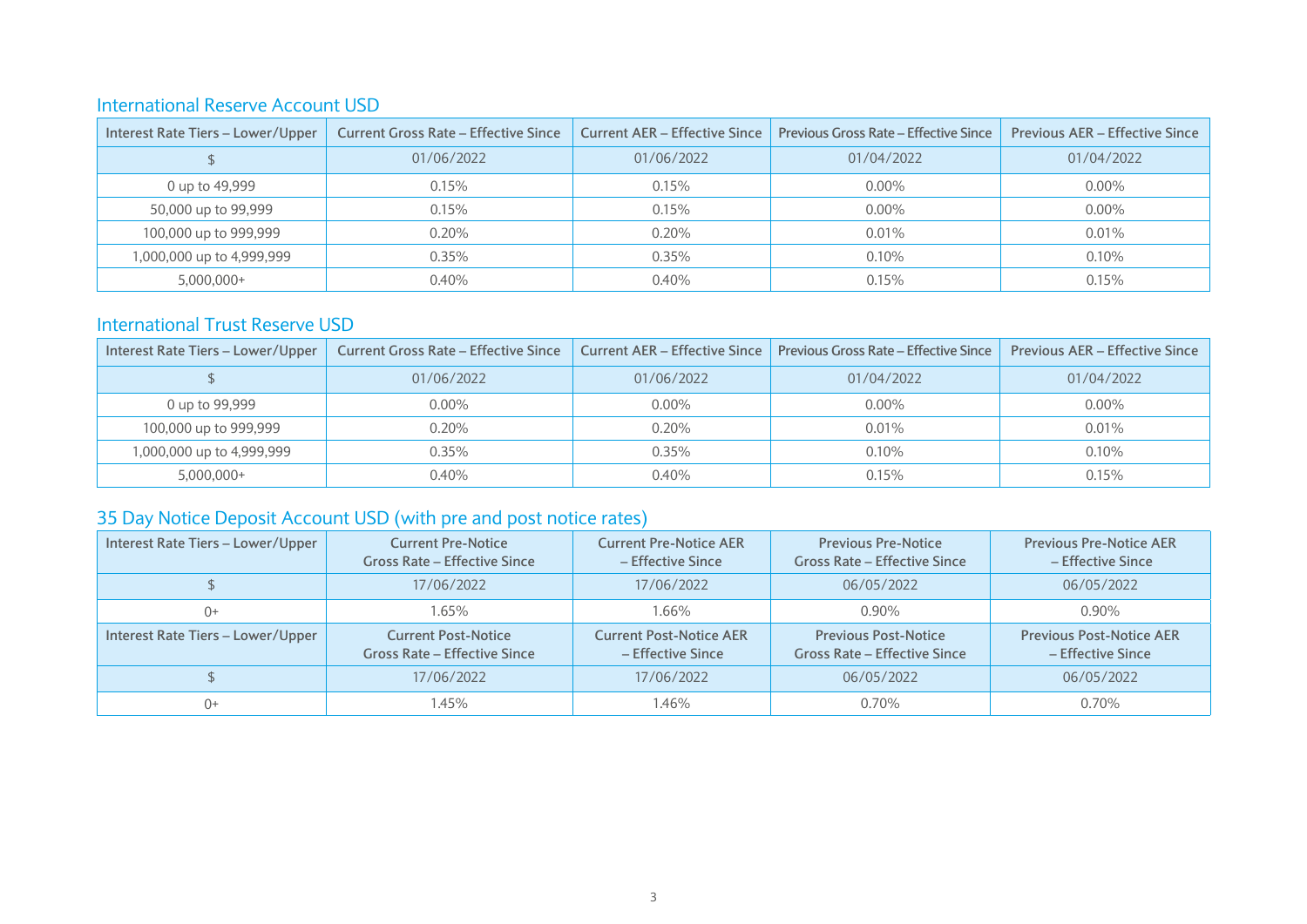#### 100 Day Notice Deposit Account USD (with pre and post notice rates)

| Interest Rate Tiers - Lower/Upper | <b>Current Pre-Notice</b><br><b>Gross Rate - Effective Since</b>  | <b>Current Pre-Notice AER</b><br>- Effective Since  | <b>Previous Pre-Notice</b><br><b>Gross Rate - Effective Since</b>  | <b>Previous Pre-Notice AER</b><br>- Effective Since  |
|-----------------------------------|-------------------------------------------------------------------|-----------------------------------------------------|--------------------------------------------------------------------|------------------------------------------------------|
|                                   | 17/06/2022                                                        | 17/06/2022                                          | 06/05/2022                                                         | 06/05/2022                                           |
| $()+$                             | 1.80%                                                             | 1.81%                                               | 1.05%                                                              | 1.06%                                                |
| Interest Rate Tiers - Lower/Upper | <b>Current Post-Notice</b><br><b>Gross Rate - Effective Since</b> | <b>Current Post-Notice AER</b><br>- Effective Since | <b>Previous Post-Notice</b><br><b>Gross Rate - Effective Since</b> | <b>Previous Post-Notice AER</b><br>- Effective Since |
|                                   | 17/06/2022                                                        | 17/06/2022                                          | 06/05/2022                                                         | 06/05/2022                                           |
| 0+                                | 1.60%                                                             | $1.61\%$                                            | 0.85%                                                              | 0.85%                                                |

#### International Reserve EUR

| Interest Rate Tiers - Lower/Upper | <b>Current Gross Rate - Effective Since</b> | <b>Current AER - Effective Since</b> | <b>Previous Rate - Effective Since</b> | <b>Previous AER - Effective Since</b> |
|-----------------------------------|---------------------------------------------|--------------------------------------|----------------------------------------|---------------------------------------|
|                                   | 01/08/2016                                  | 01/08/2016                           | 01/06/2015                             | 01/06/2015                            |
| 0 to 24.999                       | $0.00\%$                                    | $0.00\%$                             | $0.00\%$                               | $0.00\%$                              |
| 25,000 to 49,999                  | $0.00\%$                                    | $0.00\%$                             | $0.00\%$                               | $0.00\%$                              |
| 50,000 to 99,999                  | $0.00\%$                                    | $0.00\%$                             | $0.00\%$                               | $0.00\%$                              |
| $100,000+$                        | $0.00\%$                                    | $0.00\%$                             | 0.05%                                  | 0.05%                                 |

## **Definitions**

**Annual Equivalent Rate (AER)** – Illustrates what the interest would be if the interest was paid and compounded once a year.

**Gross Rate** – Is the rate of interest payable before the deduction of tax. We will deduct tax where required to do so by law. Account holders should check their own tax situation as there may be a potential tax liability.